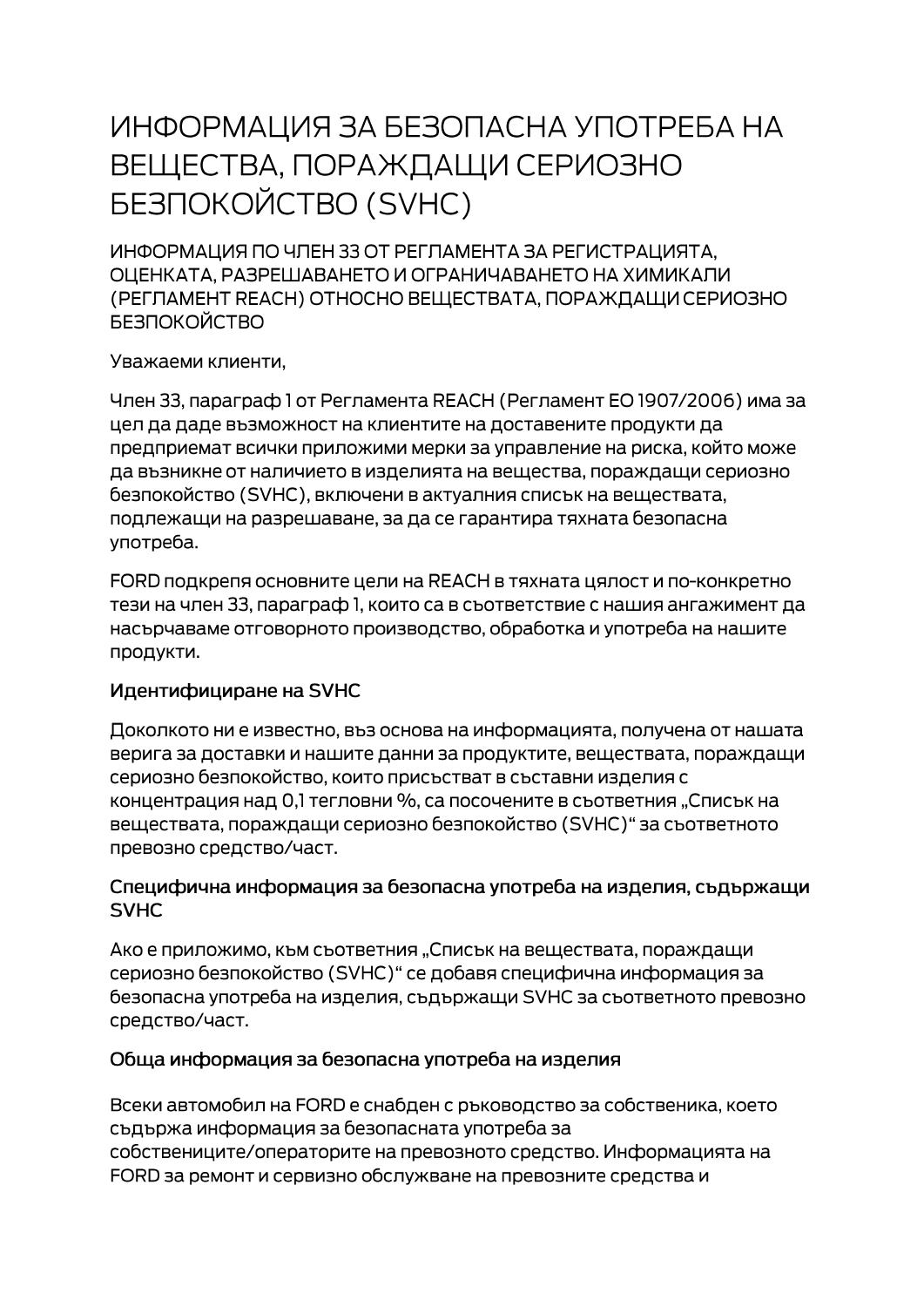оригиналните части обхваща и информация за безопасната употреба от страна на техническия персонал.

Когато се съдържат в части от превозното средство, посочените вещества в сьответния "Списък на вешествата, пораждащи сериозно безпокойство (SVHC)" за конкретния автомобил/част са включени така, че да се сведе до миниум евентуалното излагане на клиентите на съответното вещество, като опасността за хората или околната среда може да бъде изключена, докато автомобилът и неговите части се използват по предназначение и докато всички ремонти, сервизно обслужване и поддръжка се извършват в съответствие с техническите инструкции за тези дейности и стандартните добри практики в бранша.

Излезлите от употреба превозни средства могат да бъдат изхвърляни законно в Европейския съюз само чрез предаването им в оторизирани сьоръжения за третиране (АТЕ). Автомобилните части трябва да се изхвърлят в съответствие с приложимото местно законодателство и насоки на местните органи.

# Модел: Ford Ranger

Списък на веществата, пораждащи сериозно безпокойство (SVHC) въз основа на Списъка на ЕСНА на веществата, подлежащи на разрешаване, към 1 януари 2022 г.

Специфична информация за безопасна употреба на изделия, съдържащи SVHC

Не се изисква специфична информация за безопасна употреба – спазвайте Общата информация за безопасна употреба на изделията.

| <b>Commodity</b>                                    | <b>REACH SVHCs</b>                                     |
|-----------------------------------------------------|--------------------------------------------------------|
| <b>A/C Compressor</b>                               | 6,6'-Di-tert-butyl-2,2'-methylenedi-p-cresol[119-47-1] |
|                                                     | Lead[7439-92-1]                                        |
| A/C Condensors and<br><b>Accumulators</b>           | Lead[7439-92-1]                                        |
| A/C Lines, Receiver Drier and<br><b>Accumulator</b> | Lead[7439-92-1]                                        |
| <b>ABS/ESC Module</b>                               | Imidazolidine-2-thione[96-45-7]                        |
|                                                     | Lead[7439-92-1]                                        |
| <b>Accessories</b>                                  | 1,2-Dimethoxyethane[110-71-4]                          |
|                                                     | 1-Methyl-2-pyrrolidone[872-50-4]                       |
|                                                     | C,C'-azodi(formamide)[123-77-3]                        |
|                                                     | Cobalt(II) nitrate hexahydrate[10026-22-9]             |
|                                                     | Lead[7439-92-1]                                        |
| <b>Adaptive Cruise Control</b>                      | Lead[7439-92-1]                                        |
| <b>Air Brakes</b>                                   | Lead[7439-92-1]                                        |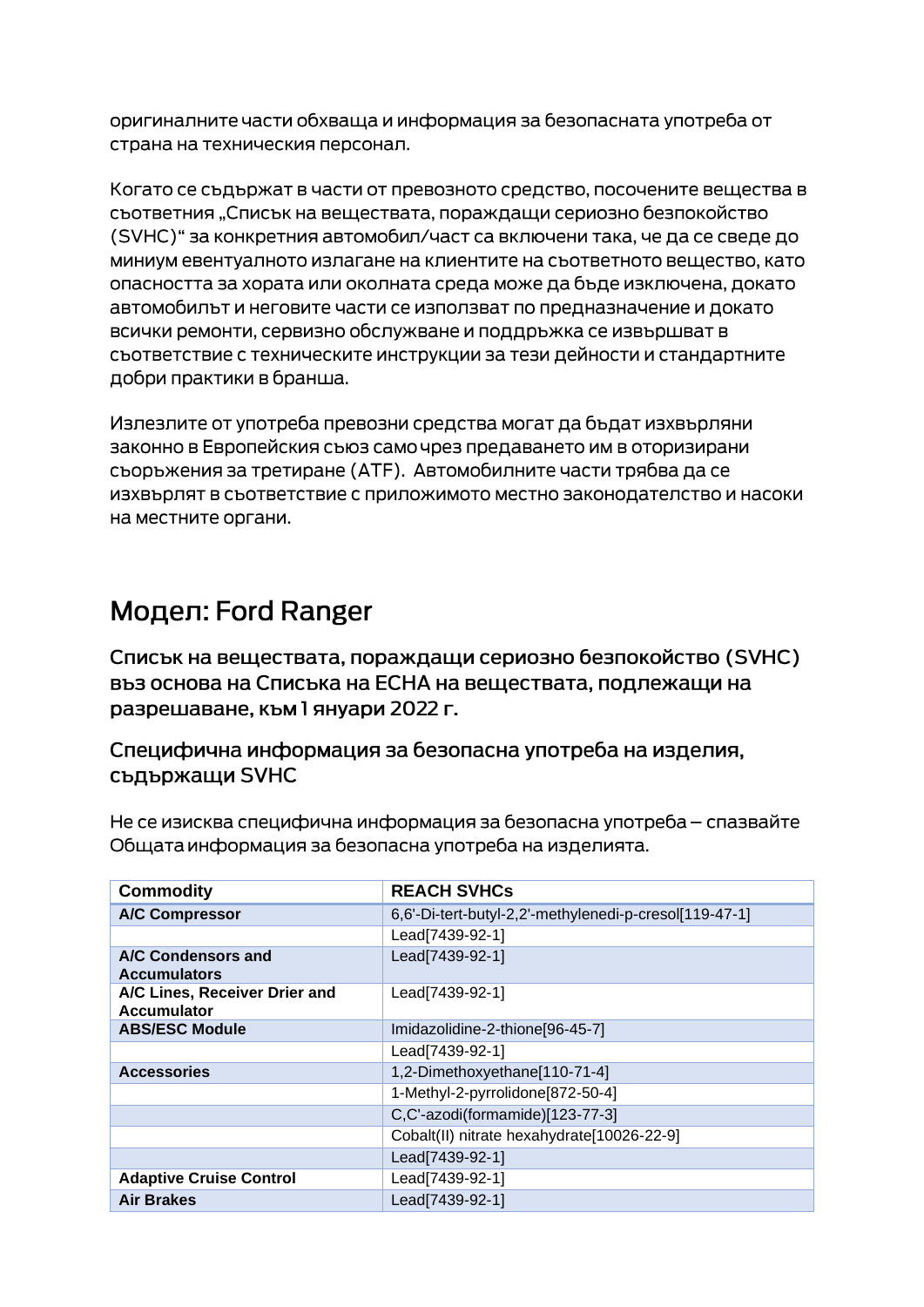| <b>Pressure Ducts</b><br>Lead[7439-92-1]<br><b>Alternator</b><br>Lead[7439-92-1]<br>Lead[7439-92-1]<br><b>Antenna</b><br>2-(2H-Benzotriazol-2-yl)-4,6-ditertpentylphenol[25973-55-1]<br>Appliques (Pillar, Decklid, Roof)<br><b>Audio and Navigation Head Units</b><br>Lead[7439-92-1]<br>Lead[7439-92-1]<br>Axle<br>Lead[7439-92-1]<br><b>Battery</b><br>Lead-monoxide[1317-36-8]<br>1,3,5-Tris(oxiranylmethyl)-1,3,5-triazine-2,4,6(1H,3H,5H)-<br><b>Body Moldings - Roof Rack</b><br>trione[2451-62-9]<br>C,C'-azodi(formamide)[123-77-3]<br>Lead[7439-92-1]<br><b>Body Side InteriorTrim (Hard Trim)</b><br>Lead[7439-92-1]<br>C,C'-azodi(formamide)[123-77-3]<br><b>Body Structure - Body Side</b><br><b>Assembly</b><br><b>Body Structure - Decklid/Liftgate</b><br>Lead[7439-92-1]<br>(incl Hinge/Supt)<br><b>Body Structure - Floor Pan - Front</b><br>Imidazolidine-2-thione[96-45-7]<br><b>Floor and Side Sill</b><br>Lead[7439-92-1]<br>Octamethylcyclotetrasiloxane[556-67-2]<br><b>Body Structure - Front End</b><br>Lead[7439-92-1]<br><b>Structure</b><br><b>Body Structure - Hood Assembly</b><br>1-Methyl-2-pyrrolidone[872-50-4]<br>(incl Hinge/Supt)<br><b>Body Structure - Package Tray</b><br>Lead[7439-92-1] |
|------------------------------------------------------------------------------------------------------------------------------------------------------------------------------------------------------------------------------------------------------------------------------------------------------------------------------------------------------------------------------------------------------------------------------------------------------------------------------------------------------------------------------------------------------------------------------------------------------------------------------------------------------------------------------------------------------------------------------------------------------------------------------------------------------------------------------------------------------------------------------------------------------------------------------------------------------------------------------------------------------------------------------------------------------------------------------------------------------------------------------------------------------------------------------------------------------------------------------------|
|                                                                                                                                                                                                                                                                                                                                                                                                                                                                                                                                                                                                                                                                                                                                                                                                                                                                                                                                                                                                                                                                                                                                                                                                                                    |
|                                                                                                                                                                                                                                                                                                                                                                                                                                                                                                                                                                                                                                                                                                                                                                                                                                                                                                                                                                                                                                                                                                                                                                                                                                    |
|                                                                                                                                                                                                                                                                                                                                                                                                                                                                                                                                                                                                                                                                                                                                                                                                                                                                                                                                                                                                                                                                                                                                                                                                                                    |
|                                                                                                                                                                                                                                                                                                                                                                                                                                                                                                                                                                                                                                                                                                                                                                                                                                                                                                                                                                                                                                                                                                                                                                                                                                    |
|                                                                                                                                                                                                                                                                                                                                                                                                                                                                                                                                                                                                                                                                                                                                                                                                                                                                                                                                                                                                                                                                                                                                                                                                                                    |
|                                                                                                                                                                                                                                                                                                                                                                                                                                                                                                                                                                                                                                                                                                                                                                                                                                                                                                                                                                                                                                                                                                                                                                                                                                    |
|                                                                                                                                                                                                                                                                                                                                                                                                                                                                                                                                                                                                                                                                                                                                                                                                                                                                                                                                                                                                                                                                                                                                                                                                                                    |
|                                                                                                                                                                                                                                                                                                                                                                                                                                                                                                                                                                                                                                                                                                                                                                                                                                                                                                                                                                                                                                                                                                                                                                                                                                    |
|                                                                                                                                                                                                                                                                                                                                                                                                                                                                                                                                                                                                                                                                                                                                                                                                                                                                                                                                                                                                                                                                                                                                                                                                                                    |
|                                                                                                                                                                                                                                                                                                                                                                                                                                                                                                                                                                                                                                                                                                                                                                                                                                                                                                                                                                                                                                                                                                                                                                                                                                    |
|                                                                                                                                                                                                                                                                                                                                                                                                                                                                                                                                                                                                                                                                                                                                                                                                                                                                                                                                                                                                                                                                                                                                                                                                                                    |
|                                                                                                                                                                                                                                                                                                                                                                                                                                                                                                                                                                                                                                                                                                                                                                                                                                                                                                                                                                                                                                                                                                                                                                                                                                    |
|                                                                                                                                                                                                                                                                                                                                                                                                                                                                                                                                                                                                                                                                                                                                                                                                                                                                                                                                                                                                                                                                                                                                                                                                                                    |
|                                                                                                                                                                                                                                                                                                                                                                                                                                                                                                                                                                                                                                                                                                                                                                                                                                                                                                                                                                                                                                                                                                                                                                                                                                    |
|                                                                                                                                                                                                                                                                                                                                                                                                                                                                                                                                                                                                                                                                                                                                                                                                                                                                                                                                                                                                                                                                                                                                                                                                                                    |
|                                                                                                                                                                                                                                                                                                                                                                                                                                                                                                                                                                                                                                                                                                                                                                                                                                                                                                                                                                                                                                                                                                                                                                                                                                    |
|                                                                                                                                                                                                                                                                                                                                                                                                                                                                                                                                                                                                                                                                                                                                                                                                                                                                                                                                                                                                                                                                                                                                                                                                                                    |
|                                                                                                                                                                                                                                                                                                                                                                                                                                                                                                                                                                                                                                                                                                                                                                                                                                                                                                                                                                                                                                                                                                                                                                                                                                    |
|                                                                                                                                                                                                                                                                                                                                                                                                                                                                                                                                                                                                                                                                                                                                                                                                                                                                                                                                                                                                                                                                                                                                                                                                                                    |
|                                                                                                                                                                                                                                                                                                                                                                                                                                                                                                                                                                                                                                                                                                                                                                                                                                                                                                                                                                                                                                                                                                                                                                                                                                    |
|                                                                                                                                                                                                                                                                                                                                                                                                                                                                                                                                                                                                                                                                                                                                                                                                                                                                                                                                                                                                                                                                                                                                                                                                                                    |
|                                                                                                                                                                                                                                                                                                                                                                                                                                                                                                                                                                                                                                                                                                                                                                                                                                                                                                                                                                                                                                                                                                                                                                                                                                    |
|                                                                                                                                                                                                                                                                                                                                                                                                                                                                                                                                                                                                                                                                                                                                                                                                                                                                                                                                                                                                                                                                                                                                                                                                                                    |
|                                                                                                                                                                                                                                                                                                                                                                                                                                                                                                                                                                                                                                                                                                                                                                                                                                                                                                                                                                                                                                                                                                                                                                                                                                    |
| <b>Body Structure - Pick-up Box (incl</b><br>C,C'-azodi(formamide)[123-77-3]                                                                                                                                                                                                                                                                                                                                                                                                                                                                                                                                                                                                                                                                                                                                                                                                                                                                                                                                                                                                                                                                                                                                                       |
| Tailgate/Hinge)                                                                                                                                                                                                                                                                                                                                                                                                                                                                                                                                                                                                                                                                                                                                                                                                                                                                                                                                                                                                                                                                                                                                                                                                                    |
| Cobalt-sulfate-heptahydrate[10026-24-1]                                                                                                                                                                                                                                                                                                                                                                                                                                                                                                                                                                                                                                                                                                                                                                                                                                                                                                                                                                                                                                                                                                                                                                                            |
| Alkanes, C14-17, chloro[85535-85-9]<br>Bodyside, Wheel Arch, Rocker                                                                                                                                                                                                                                                                                                                                                                                                                                                                                                                                                                                                                                                                                                                                                                                                                                                                                                                                                                                                                                                                                                                                                                |
| <b>Moldings</b>                                                                                                                                                                                                                                                                                                                                                                                                                                                                                                                                                                                                                                                                                                                                                                                                                                                                                                                                                                                                                                                                                                                                                                                                                    |
| Lead[7439-92-1]                                                                                                                                                                                                                                                                                                                                                                                                                                                                                                                                                                                                                                                                                                                                                                                                                                                                                                                                                                                                                                                                                                                                                                                                                    |
| Lead[7439-92-1]<br><b>Brake Actuation</b>                                                                                                                                                                                                                                                                                                                                                                                                                                                                                                                                                                                                                                                                                                                                                                                                                                                                                                                                                                                                                                                                                                                                                                                          |
| <b>Brake Tubes and Hoses</b><br>Boric acid[10043-35-3]                                                                                                                                                                                                                                                                                                                                                                                                                                                                                                                                                                                                                                                                                                                                                                                                                                                                                                                                                                                                                                                                                                                                                                             |
| Lead[7439-92-1]                                                                                                                                                                                                                                                                                                                                                                                                                                                                                                                                                                                                                                                                                                                                                                                                                                                                                                                                                                                                                                                                                                                                                                                                                    |
| <b>Brakes - Caliper &amp; Anchor Brkt</b><br>Lead[7439-92-1]                                                                                                                                                                                                                                                                                                                                                                                                                                                                                                                                                                                                                                                                                                                                                                                                                                                                                                                                                                                                                                                                                                                                                                       |
| Assy (Front, Rear)<br><b>Brakes - Drum (Front/Rear)</b><br>Lead[7439-92-1]                                                                                                                                                                                                                                                                                                                                                                                                                                                                                                                                                                                                                                                                                                                                                                                                                                                                                                                                                                                                                                                                                                                                                         |
| <b>Bulk Materials (PMT100)</b><br>C,C'-azodi(formamide)[123-77-3]                                                                                                                                                                                                                                                                                                                                                                                                                                                                                                                                                                                                                                                                                                                                                                                                                                                                                                                                                                                                                                                                                                                                                                  |
| <b>CHMSL</b><br>6,6'-Di-tert-butyl-2,2'-methylenedi-p-cresol[119-47-1]                                                                                                                                                                                                                                                                                                                                                                                                                                                                                                                                                                                                                                                                                                                                                                                                                                                                                                                                                                                                                                                                                                                                                             |
| Imidazolidine-2-thione[96-45-7]                                                                                                                                                                                                                                                                                                                                                                                                                                                                                                                                                                                                                                                                                                                                                                                                                                                                                                                                                                                                                                                                                                                                                                                                    |
| Cobalt-sulfate-heptahydrate[10026-24-1]<br><b>Clutch / DMF (Dual Mass</b>                                                                                                                                                                                                                                                                                                                                                                                                                                                                                                                                                                                                                                                                                                                                                                                                                                                                                                                                                                                                                                                                                                                                                          |
| <b>Flywheel)</b>                                                                                                                                                                                                                                                                                                                                                                                                                                                                                                                                                                                                                                                                                                                                                                                                                                                                                                                                                                                                                                                                                                                                                                                                                   |
| Lead[7439-92-1]                                                                                                                                                                                                                                                                                                                                                                                                                                                                                                                                                                                                                                                                                                                                                                                                                                                                                                                                                                                                                                                                                                                                                                                                                    |
| <b>Combined Sensing Module</b><br>2-Benzyl-2-dimethylamino-4-                                                                                                                                                                                                                                                                                                                                                                                                                                                                                                                                                                                                                                                                                                                                                                                                                                                                                                                                                                                                                                                                                                                                                                      |
| morpholinobutyrophenone[119313-12-1]<br><b>Console Floor/Rear</b>                                                                                                                                                                                                                                                                                                                                                                                                                                                                                                                                                                                                                                                                                                                                                                                                                                                                                                                                                                                                                                                                                                                                                                  |
| 2-ethylhexyl 10-ethyl-4,4-dioctyl-7-oxo-8-oxa-3,5-dithia-4-<br>stannatetradecanoate[15571-58-1]                                                                                                                                                                                                                                                                                                                                                                                                                                                                                                                                                                                                                                                                                                                                                                                                                                                                                                                                                                                                                                                                                                                                    |
| Alkanes, C16-35, chloro[85049-26-9]                                                                                                                                                                                                                                                                                                                                                                                                                                                                                                                                                                                                                                                                                                                                                                                                                                                                                                                                                                                                                                                                                                                                                                                                |
| C,C'-azodi(formamide)[123-77-3]                                                                                                                                                                                                                                                                                                                                                                                                                                                                                                                                                                                                                                                                                                                                                                                                                                                                                                                                                                                                                                                                                                                                                                                                    |
| Hexahydromethylphthalic-anhydride[25550-51-0]                                                                                                                                                                                                                                                                                                                                                                                                                                                                                                                                                                                                                                                                                                                                                                                                                                                                                                                                                                                                                                                                                                                                                                                      |
| Lead[7439-92-1]                                                                                                                                                                                                                                                                                                                                                                                                                                                                                                                                                                                                                                                                                                                                                                                                                                                                                                                                                                                                                                                                                                                                                                                                                    |
| Cobalt(II) nitrate hexahydrate[10026-22-9]<br><b>Cooling - Transmission Oil Cooler</b>                                                                                                                                                                                                                                                                                                                                                                                                                                                                                                                                                                                                                                                                                                                                                                                                                                                                                                                                                                                                                                                                                                                                             |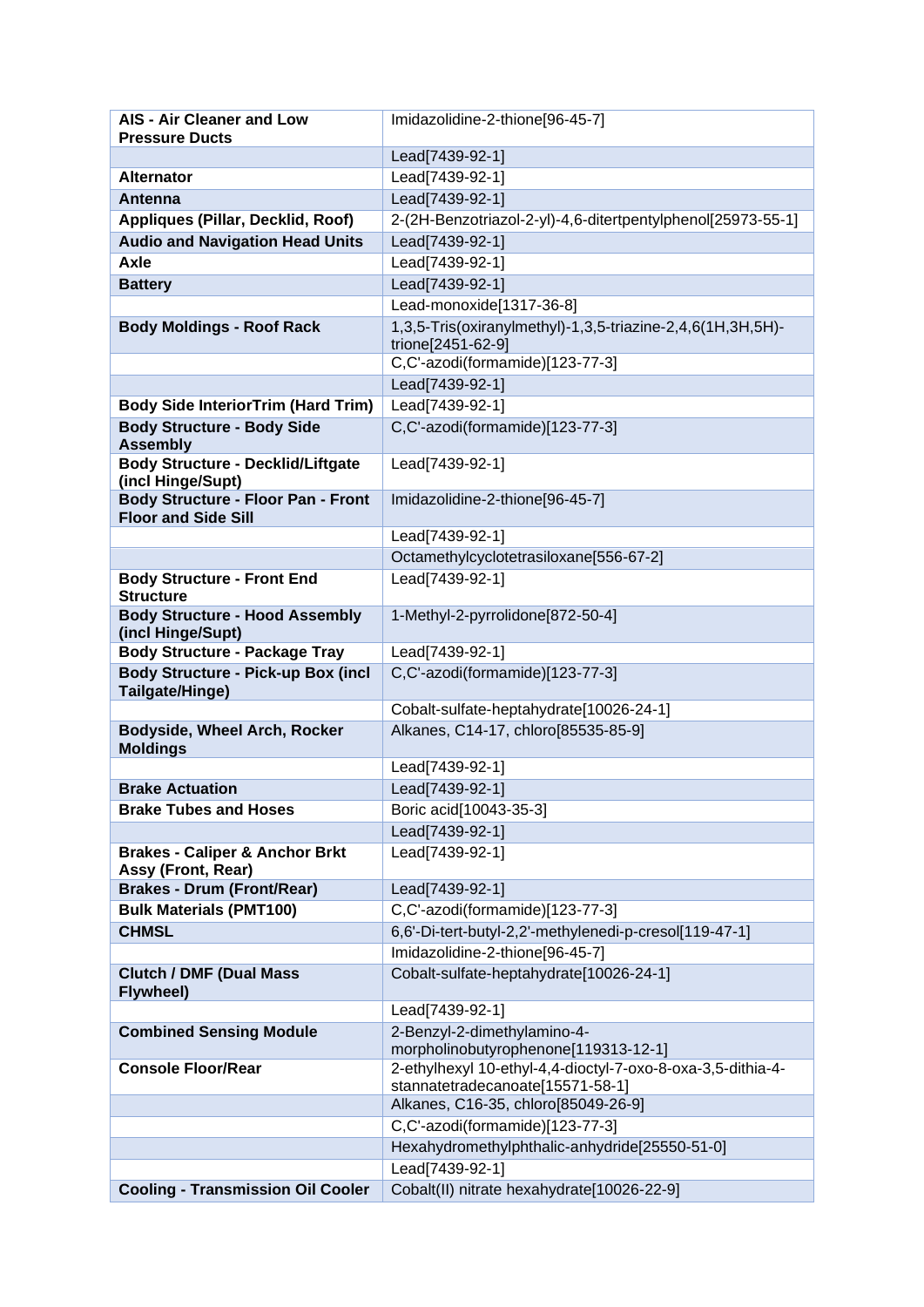| <b>Cooling Fans</b>                                                    | Lead[7439-92-1]                                             |
|------------------------------------------------------------------------|-------------------------------------------------------------|
| <b>Cooling Hoses &amp; Bottles</b>                                     | Imidazolidine-2-thione[96-45-7]                             |
|                                                                        | Lead[7439-92-1]                                             |
| <b>Door Handles</b>                                                    | 1-Methyl-2-pyrrolidone[872-50-4]                            |
| <b>Dressed Engines Module</b>                                          | Lead[7439-92-1]                                             |
| Driveshaft(s)                                                          | Imidazolidine-2-thione[96-45-7]                             |
| <b>EDS Wiring Assembly &amp;</b>                                       | 2-(2H-Benzotriazol-2-yl)-4,6-ditertpentylphenol[25973-55-1] |
| <b>Components</b>                                                      |                                                             |
|                                                                        | Cobalt-sulfate-heptahydrate[10026-24-1]                     |
|                                                                        | Hexahydromethylphthalic-anhydride[25550-51-0]               |
|                                                                        | Lead[7439-92-1]                                             |
|                                                                        | Octamethylcyclotetrasiloxane[556-67-2]                      |
|                                                                        | Tris(2-methoxyethoxy)vinylsilane[1067-53-4]                 |
| <b>EGR System (Gas/Diesel)</b>                                         | Lead[7439-92-1]                                             |
| <b>Electro/Mechanical Devices</b>                                      | Lead[7439-92-1]                                             |
| <b>Electro/Mechanical Devices -</b>                                    | 2-Methyl-1-(4-methylthiophenyl)-2-morpholinopropan-1-       |
| <b>Reception</b>                                                       | one[71868-10-5]                                             |
| <b>Electronic Control Panel and CCH</b>                                | Lead[7439-92-1]                                             |
| <b>Electronic Modules - Displays</b>                                   | Lead[7439-92-1]                                             |
| <b>Electronic Modules - Door Zone</b>                                  | Lead[7439-92-1]                                             |
| <b>Electronic Modules - Power</b>                                      | Lead[7439-92-1]                                             |
| Decklid/Liftgate (PLG)<br><b>Electronic Modules - SYNC</b>             | 2-Methyl-1-(4-methylthiophenyl)-2-morpholinopropan-1-       |
|                                                                        | one[71868-10-5]                                             |
|                                                                        | 2-Methylimidazole[693-98-1]                                 |
|                                                                        | Lead[7439-92-1]                                             |
| <b>Emergency Packet</b>                                                | 1,3,5-Tris(oxiranylmethyl)-1,3,5-triazine-2,4,6(1H,3H,5H)-  |
|                                                                        | trione[2451-62-9]                                           |
| <b>Engine Water Pumps</b>                                              | Lead[7439-92-1]                                             |
| <b>Evaporator and Blower Assemby</b>                                   | Imidazolidine-2-thione[96-45-7]                             |
| (HVAC Module)                                                          |                                                             |
|                                                                        | Lead[7439-92-1]                                             |
| <b>Exhaust Cold End (Muffler &amp;</b><br><b>Output Pipe Assembly)</b> | Lead[7439-92-1]                                             |
| <b>Exhaust Hot End (Catalytic</b>                                      | Refractory ceramic fibres[142844-00-6]                      |
| Convertor)                                                             |                                                             |
| <b>Exterior Cargo Mgmt</b>                                             | 2-(2H-Benzotriazol-2-yl)-4,6-ditertpentylphenol[25973-55-1] |
|                                                                        | C,C'-azodi(formamide)[123-77-3]                             |
|                                                                        | Lead[7439-92-1]                                             |
| <b>Fascia Grille - Radiator</b>                                        | 2-(2H-Benzotriazol-2-yl)-4,6-ditertpentylphenol[25973-55-1] |
| <b>FEAD</b>                                                            | Lead[7439-92-1]                                             |
| <b>Fixed Glass</b>                                                     | C,C'-azodi(formamide)[123-77-3]                             |
|                                                                        | Lead[7439-92-1]                                             |
| <b>Fuel Door</b>                                                       | Lead[7439-92-1]                                             |
| <b>Fuel Filler Pipes</b>                                               | Cobalt-dinitrate[10141-05-6]                                |
|                                                                        | Lead[7439-92-1]                                             |
| <b>Fuel Lines</b>                                                      | Cobalt sulphate[10124-43-3]                                 |
|                                                                        | Imidazolidine-2-thione[96-45-7]                             |
|                                                                        | Lead[7439-92-1]                                             |
| <b>Fuel Tanks</b>                                                      | Lead[7439-92-1]                                             |
|                                                                        | N,N-Dimethylacetamide[127-19-5]                             |
| <b>Headlamp / Side Marker</b>                                          | Lead[7439-92-1]                                             |
|                                                                        | Silicic acid, lead salt[11120-22-2]                         |
| <b>Headliner / Sunvisor</b>                                            | 4,4'-Isopropylidenediphenol[80-05-7]                        |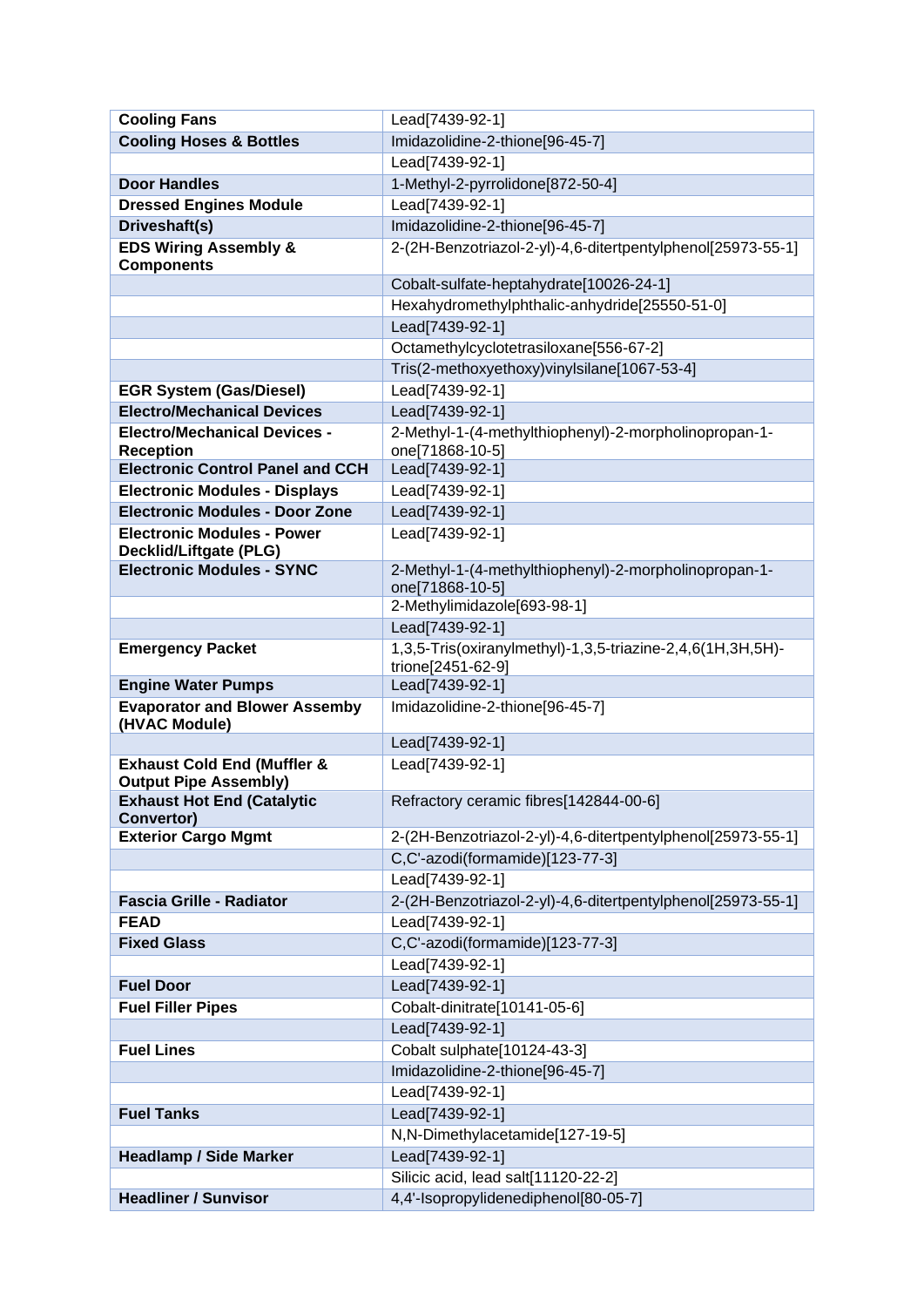|                                                             | C,C'-azodi(formamide)[123-77-3]                                          |
|-------------------------------------------------------------|--------------------------------------------------------------------------|
|                                                             | Lead[7439-92-1]                                                          |
| <b>Hydraulic Distribution</b>                               | Lead[7439-92-1]                                                          |
| I/S Mirror                                                  | Lead[7439-92-1]                                                          |
| <b>Instrument Cluster</b>                                   | Boric acid[10043-35-3]                                                   |
|                                                             | Lead[7439-92-1]                                                          |
| <b>Interior Lighting</b>                                    | Lead[7439-92-1]                                                          |
| <b>IP Finish Panels/Registers</b>                           | C,C'-azodi(formamide)[123-77-3]                                          |
| <b>IP Substrate and Ducts</b>                               | C,C'-azodi(formamide)[123-77-3]                                          |
|                                                             | Lead[7439-92-1]                                                          |
|                                                             | Refractory ceramic fibres[142844-00-6]                                   |
| <b>Knee Airbags</b>                                         | Lead[7439-92-1]                                                          |
| Latches - Hood, Decklid and                                 | 1-Methyl-2-pyrrolidone[872-50-4]                                         |
| <b>Liftgate Latches</b>                                     |                                                                          |
|                                                             | Hexahydromethylphthalic-anhydride[25550-51-0]                            |
| <b>Leaf Screen</b>                                          | Imidazolidine-2-thione[96-45-7]                                          |
| <b>Locks</b>                                                | Lead[7439-92-1]                                                          |
|                                                             | Tetrahydro-4-methylphthalic anhydride[34090-76-1]                        |
| <b>Mirrors</b>                                              | Lead[7439-92-1]                                                          |
| <b>Moonroof</b>                                             | Boric acid[10043-35-3]                                                   |
| <b>Park Assist</b>                                          | 2-(2H-Benzotriazol-2-yl)-4,6-ditertpentylphenol[25973-55-1]              |
|                                                             | 2-Benzyl-2-dimethylamino-4-<br>morpholinobutyrophenone[119313-12-1]      |
|                                                             | 2-Methyl-1-(4-methylthiophenyl)-2-morpholinopropan-1-                    |
|                                                             | one[71868-10-5]                                                          |
| <b>PATS Transceiver</b>                                     | Lead[7439-92-1]                                                          |
| <b>PCV System</b>                                           | C,C'-azodi(formamide)[123-77-3]                                          |
| <b>Plastic Bumpers and Fascias</b>                          | 2-(2H-Benzotriazol-2-yl)-4,6-ditertpentylphenol[25973-55-1]              |
| <b>Powertrain Control Module</b>                            | 4,4'-Isopropylidenediphenol[80-05-7]                                     |
| (PCM/EEC/ECM)                                               |                                                                          |
|                                                             | Lead[7439-92-1]                                                          |
| <b>PT Mounts</b>                                            | Lead[7439-92-1]<br>Lead[7439-92-1]                                       |
| <b>PT Sensors</b>                                           | C,C'-azodi(formamide)[123-77-3]                                          |
| <b>Radiator Assembly</b><br><b>Rain and Daylight Sensor</b> | 1,3,5-Tris(oxiranylmethyl)-1,3,5-triazine-2,4,6(1H,3H,5H)-               |
|                                                             | trione[2451-62-9]                                                        |
| <b>Restraint Electronics</b>                                | Lead[7439-92-1]                                                          |
| <b>Retainer Plate Spare Wheel</b>                           | Lead[7439-92-1]                                                          |
| <b>Sealing - Door Dynamic Seals</b>                         | Imidazolidine-2-thione[96-45-7]                                          |
| <b>Seat Belts (Front and Rear)</b>                          | 2-Ethoxyethanol[110-80-5]                                                |
|                                                             | 2-Methyl-1-(4-methylthiophenyl)-2-morpholinopropan-1-                    |
|                                                             | one[71868-10-5]                                                          |
|                                                             | Cobalt-dinitrate[10141-05-6]                                             |
|                                                             | Lead[7439-92-1]                                                          |
| Seats - JIT                                                 | Alkanes, C14-17, chloro[85535-85-9]                                      |
|                                                             | C,C'-azodi(formamide)[123-77-3]                                          |
|                                                             | Imidazolidine-2-thione[96-45-7]                                          |
|                                                             | Lead[7439-92-1]                                                          |
|                                                             | N,N-Dimethylacetamide[127-19-5]                                          |
|                                                             | Sodium borate, decahydrate[1303-96-4]                                    |
| <b>Shifter Cables/Brackets - Auto</b>                       | 2-Methyl-1-(4-methylthiophenyl)-2-morpholinopropan-1-<br>one[71868-10-5] |
|                                                             | Cobalt-sulfate-heptahydrate[10026-24-1]                                  |
|                                                             | Lead[7439-92-1]                                                          |